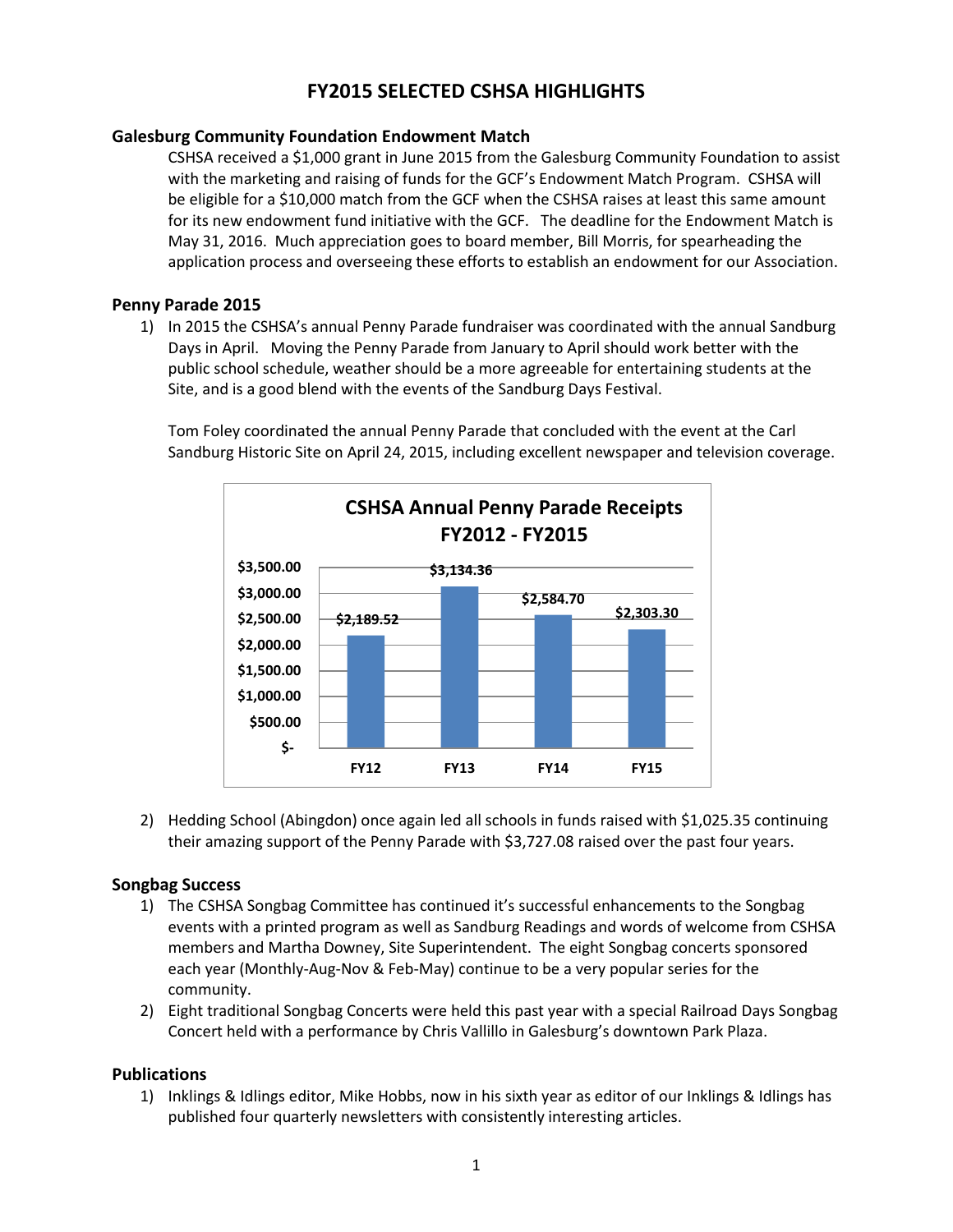2) Board member, Robin DeMott, has been working with the Galva Historical Society and Discount Printing to reprint George Swank's *Carl Sandburg: Galesburg & Beyond*. The CSHSA voted to support the printing of 100 copies.

## **Membership**

1) **CSHSA Memberships Revenue FY2013-FY2015**

| Total \$\$                         | \$<br>2,340 | \$ | 2,655 | \$<br>2,735 |
|------------------------------------|-------------|----|-------|-------------|
| <b>CSHSA</b><br><b>Memberships</b> | 2013        |    | 2014  | 2015        |
| <b>TOTAL</b>                       | 68          |    | 66    | 63          |
| <b>Senior</b>                      | 25          |    | 21    | 17          |
| <b>Individual</b>                  | 20          |    | 18    | 20          |
| <b>Family</b>                      | 14          | 14 |       | 14          |
| <b>Donor</b>                       | 8           | 10 |       | 10          |
| <b>Sponsor</b>                     | 1           | 2  |       |             |

## **Website**

- 1) Sandburg's Hometown: Added 51 weekly articles contributed by Barbara Schock. Illustrations provided by Rick Sayre. Also posted to Facebook Page and to Remember Galesburg When Facebook page
- 2) Facebook Friends: Increased from 290 to 363 through FY2015.

|                         | June 30, 2013 | June 30, 2014 | June 30, 2015 |
|-------------------------|---------------|---------------|---------------|
| <b>Facebook Friends</b> | 162           | 290           | 363           |

# **Museum Store Sales by Item Type FY12-FY15**

| CSHSA/ SALES BY ITEM TYPE / FY12-FY15 |              |              |              |              |             |  |  |  |  |
|---------------------------------------|--------------|--------------|--------------|--------------|-------------|--|--|--|--|
|                                       | FY12-15      |              |              |              |             |  |  |  |  |
| <b>Item Type</b>                      | <b>TOTAL</b> | <b>FY12</b>  | <b>FY13</b>  | <b>FY14</b>  | <b>FY15</b> |  |  |  |  |
| <b>Book</b>                           | 872          | 191          | 164          | 251          | 266         |  |  |  |  |
| <b>Bookmark</b>                       | 142          | 29           | 35           | 31           | 47          |  |  |  |  |
| <b>CD</b>                             | 34           | 0            | 7            | 11           | 16          |  |  |  |  |
| <b>DVD</b>                            | 135          | 17           | 73           | 21           | 24          |  |  |  |  |
| <b>Magnet</b>                         | 113          | 24           | 26           | 21           | 42          |  |  |  |  |
| <b>Magnet-House</b>                   | 24           | 0            | 0            | 13           | 11          |  |  |  |  |
| <b>Marionette</b>                     | $\mathbf{1}$ | X            | $\mathbf{1}$ | 0            | 0           |  |  |  |  |
| Mousepad                              | 8            | 1            | 3            | $\mathbf{1}$ | 3           |  |  |  |  |
| <b>Mug</b>                            | 67           | 18           | 13           | 11           | 25          |  |  |  |  |
| <b>Notecard</b>                       | 45           | X            | 12           | 13           | 20          |  |  |  |  |
| <b>Ornament (Out of stock)</b>        | 8            | 4            | 3            | 1            | 0           |  |  |  |  |
| Paperweight                           | $\mathbf{1}$ | 0            | 0            | 0            | $\mathbf 1$ |  |  |  |  |
| Penny                                 | 117          | 54           | 13           | 30           | 20          |  |  |  |  |
| Photo                                 | $\mathbf{1}$ | $\mathbf{1}$ | 0            | 0            | 0           |  |  |  |  |
| Poem                                  | 293          | 26           | 97           | 66           | 104         |  |  |  |  |
| <b>Postcard</b>                       | 1,671        | 555          | 336          | 252          | 528         |  |  |  |  |
| <b>Poster</b>                         | 2            | x            | $\mathbf{1}$ | 1            | 0           |  |  |  |  |
| <b>T-Shirt</b>                        | 62           | 25           | 14           | 11           | 12          |  |  |  |  |